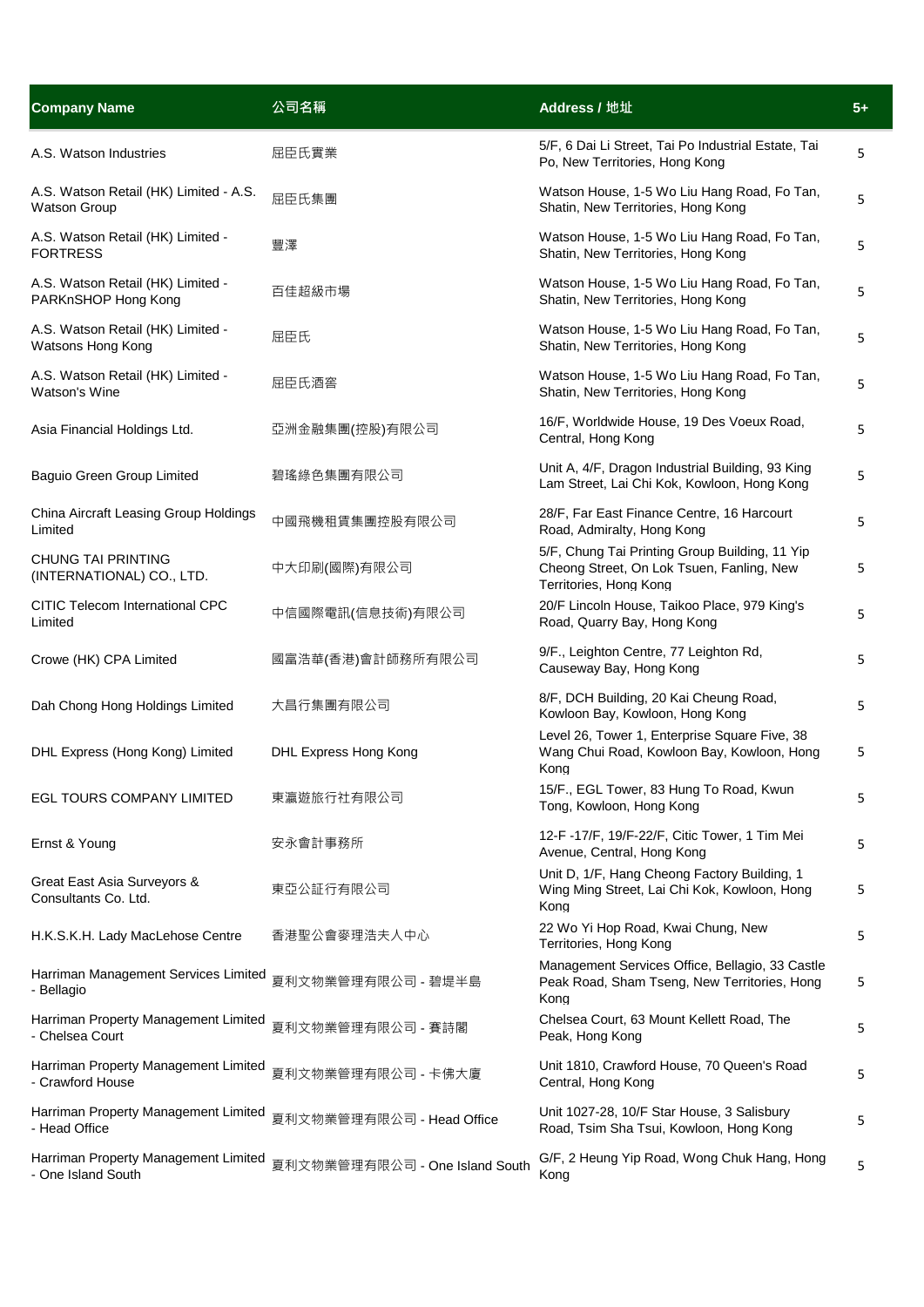| Harriman Property Management Limited<br>- One Midtown                   | 夏利文物業管理有限公司 - One Midtown | One Midtown Customer Services Centre, G/F,<br>One Midtown, 11 Hoi Shing Road, Tsuen Wan,<br>New Territories, Hong Kong | 5 |
|-------------------------------------------------------------------------|---------------------------|------------------------------------------------------------------------------------------------------------------------|---|
| Harriman Property Management Limited<br>- Wheelock House                | 夏利文物業管理有限公司 - 中環會德豐大廈     | 25/F., Management Office, Wheelock House, 20<br>Pedder Street, Central, Hong Kong                                      | 5 |
| Hong Yip Service Company Limited                                        | 康業服務有限公司                  | 16/F, World Tech Centre, 95 How Ming Street,<br>Kwun Tong, Kowloon, Hong Kong                                          | 5 |
| Hong Yip Service Company Limited -<br>Sham Wan Towers                   | 康業服務有限公司 - 深灣軒            | Sham Wan Towers, No. 3 Ap Lei Chau Drive, Ap<br>Lei Chau, Aberdeen, Hong Kong                                          | 5 |
| Hong Yip Service Company Limited -<br>Tsuen Wan Plaza (Shopping Arcade) | 康業服務有限公司 - 荃灣廣場(商場)       | Customer Service Office, Shop 508, Tsuen Wan<br>Plaza, 4-30 Tai Pa Street, Tsuen Wan, New<br>Territories, Hong Kong    | 5 |
| Kai Shing Management Services<br>Limited - Blossom Garden               | 啟勝管理服務有限公司 - 寶怡花園         | Block 3, Podium, Blossom Garden, No. 11 Leung<br>Tak Street, Tuen Mun, New Territories, Hong<br>Kona                   | 5 |
| Kai Shing Management Services<br>Limited - Landmark North               | 啟勝管理服務有限公司 - 上水廣場         | Unit 1901, Level 19, Landmark North, 39 Lung<br>Sum Avenue, Sheung Shui, New Terrtories,<br>Hong Kong                  | 5 |
| Kai Shing Management Services<br>Limited - Ma Wan Park                  | 啟勝管理服務有限公司 - 馬灣公園         | Flat 45, Tin Lin Village, Ma Wan, New<br>Territories, Hong Kong                                                        | 5 |
| Kai Shing Management Services<br>Limited - Metropolis Plaza             | 啟勝管理服務有限公司 - 新都廣場         | Management Services Office, Metropolis Plaza,<br>8 Lung Wan Street, Sheung Shui, New<br>Territories, Hong Kong         | 5 |
| Kai Shing Management Services<br>Limited - Royal Ascot                  | 啟勝管理服務有限公司 - 駿景園          | Level 1, Podium, Royal Ascot, No. 1 Tsun King<br>Road, Shatin, New Territories, Hong Kong                              | 5 |
| Kai Shing Management Services<br>Limited - Tai Po Mega Mall             | 啟勝管理服務有限公司 - 大埔超級城        | Management Services Office, Shop 280, L2,<br>Zone B, Tai Po Mega Mall, Tai Po, New<br>Territories, Hong Kong           | 5 |
| Kai Shing Management Services<br>Limited - Yuen Long Landmark           | 啟勝管理服務有限公司 - 開心廣場         | 4/F, Yuen Long Landmark, 123 Castle Peak<br>Road, Yuen Long, New Territories, Hong Kong                                | 5 |
| Kai Shing Management Services<br>Limited - Yuen Long Plaza              | 啟勝管理服務有限公司 - 元朗廣場         | Shop No. 291-292, Level 2, Yuen Long Plaza,<br>249-251 Castle Peak Road, Yuen Long, New<br>Territories, Hong Kong      | 5 |
| Knight Frank                                                            | 萊坊                        | 4/F Shui On Centre, 6-8 Harbour Road,<br>Wanchai, Hong Kong                                                            | 5 |
| Mongolia Energy Corporation Limited                                     | 蒙古能源有限公司                  | 17/F, 118 Connaught Road West, Hong Kong                                                                               | 5 |
| Nan Fung Property Management - Head<br>Office                           | 南豐集團 - 物業管理               | 20/F, Laws Commercial Plaza, 788 Cheung Sha<br>Wan Road, Kowloon, Hong Kong                                            | 5 |
| Safe Gold Financial Holdings Limited                                    | 鼎展金融集團                    | 28/F, Kin Sang Commercial Centre, 49 King Yip<br>Street, Kwun Tong, Kowloon, Hong Kong                                 | 5 |
| Shun Tak - China Travel Ship<br>Management Limited                      | 信德中旅船務管理有限公司              | 95 Hing Wah Street West, Lai Chi Kok, Kowloon,<br>Hong Kong                                                            | 5 |
| <b>SOCAM Development Limited</b>                                        | 瑞安建業有限公司                  | 13/F, New Kowloon Plaza, 38 Tai Kok Tsui<br>Road, Tai Kok Tsui, Kowloon, Hong Kong                                     | 5 |
| Supreme Management Services Limited<br>- Severn 8                       | 超卓管理服務有限公司-倚巒             | Management Services Office, No. 8 Severn<br>Road, The Peak, Hong Kong                                                  | 5 |
| Supreme Management Services Limited<br>- The Leighton Hill              | 超卓管理服務有限公司-禮頓山            | Level 2, Tower 8, The Leighton Hill, 2B<br>Birchwood Road, Happy Valley, Hong Kong                                     | 5 |
| The Hongkong Electric Company,<br>Limited                               | 香港電燈有限公司                  | Hongkong Electric Centre, 44 Kennedy Road,<br>Hong Kong                                                                | 5 |
| TSE SUI LUEN JEWELLERY<br>(INTERNATIONAL) LIMITED                       | 謝瑞麟珠寶(國際)有限公司             | G/F, 21 Tai Wan Road, Hung Hom, Kowloon,<br>Hong Kong                                                                  | 5 |
| Varitronix Limited                                                      | 精電有限公司                    | Unit A-F, 35/F, Legend Tower, 7 Shing Yip<br>Street, Kwun Tong, Kowloon, Hong Kong                                     | 5 |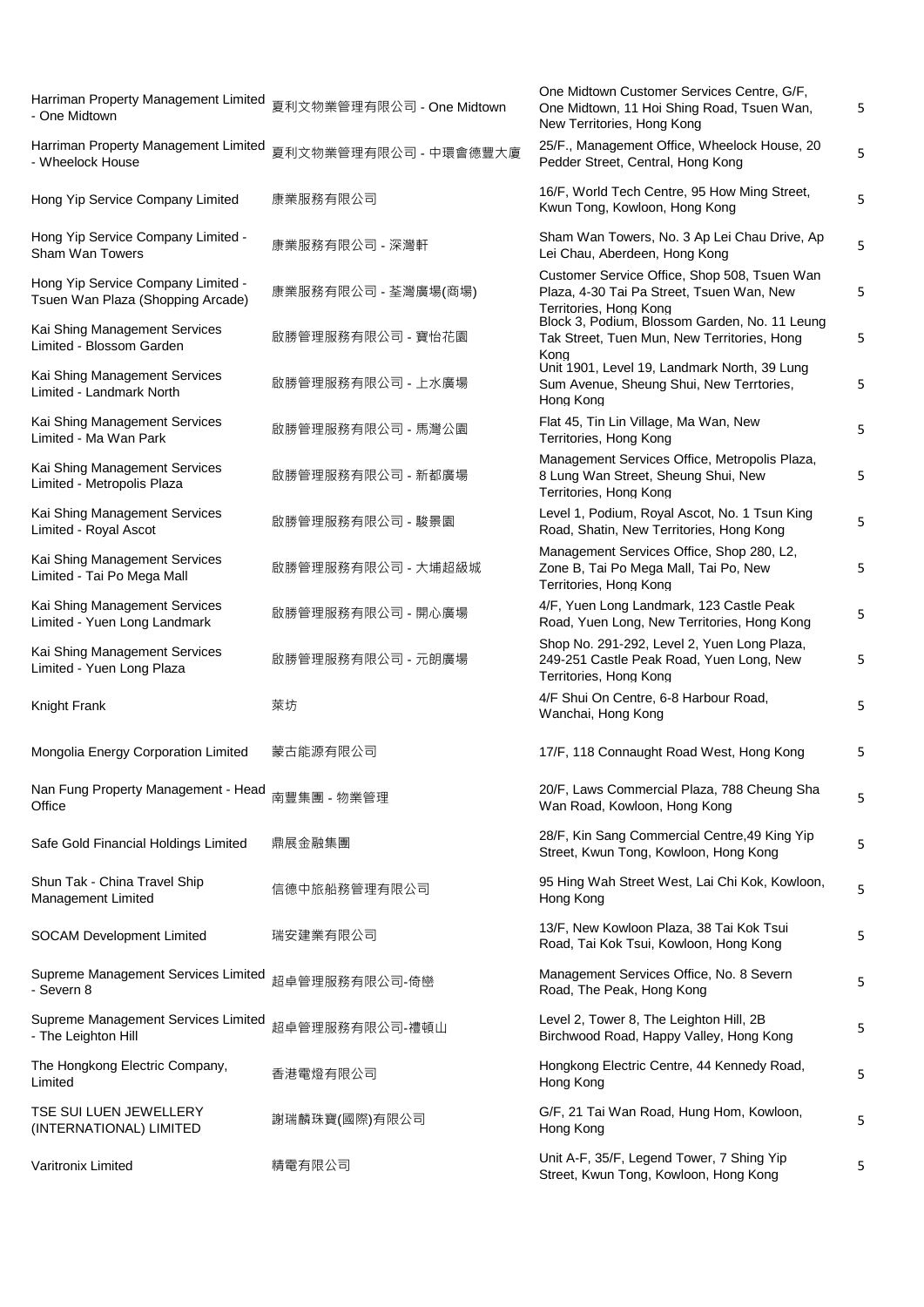| Yan Oi Tong Limited                                                                  | 仁愛堂有限公司                   | 7/F, Yan Oi Tong Jockey Club Community and<br>Sports Centre, 18 Kai Man Path, Tuen Mun, New<br>Territories, Hong Kong             | 5    |
|--------------------------------------------------------------------------------------|---------------------------|-----------------------------------------------------------------------------------------------------------------------------------|------|
| <b>Company Name</b>                                                                  | 公司名稱                      | Address / 地址                                                                                                                      | $3+$ |
| ARA Asset Management (Fortune)<br>Limited - Jubilee Square                           | 置富資產管理有限公司 - 銀禧薈          | Jubilee Square, 2-18 Lok King Street, Fo Tan,<br>Shatin, New Territories, Hong Kong                                               | 3    |
| <b>BASF East Asia Regional Headquarters</b><br>Ltd.                                  | 巴斯夫東亞地區總部有限公司             | 45/F, Jardine House, 1 Connaught Place,<br>Central, Hong Kong                                                                     | 3    |
| <b>BSL Containers Ltd</b>                                                            | 中國寶順集團有限公司                | 507-508 Midas Plaza, 1 Tai Yau Street,<br>Kowloon, Hong Kong                                                                      | 3    |
| Chun Wo Construction Holding<br>Company Limited - Building Division                  | 俊和建築工程有限公司 - 樓宇建築分部       | Unit B, 9/F, Garment Centre, 576-586 Castle<br>Peak Road, Kowloon, Hong Kong                                                      | 3    |
| Citybase Property Management Limited .<br>Concordia Plaza                            | 港基物業管理有限公司-康宏廣場           | Concordia Plaza Management Service Centre,<br>Lower Basement, No. 1 Science Museum Road,<br>Tsim Sha Tsui, Kowloon, Hong Kong     | 3    |
| Citybase Property Management Limited .<br>Laguna City (Phase 1, 2 & 4)               | 港基物業管理有限公司-麗港城第1,2及4期     | Podium, 10 Laguna Street, Cha Kwo Ling Road,<br>Kwun Tong, Kowloon, Hong Kong                                                     | 3    |
| Citybase Property Management Limited<br>The Metropolis Management Services<br>Centre | 港基物業管理有限公司-<br>國際都會管理服務中心 | Level 10, The Metroplis Residence, 8-9<br>Metropolis Drive, Hung Hom, Kowloon, Hong<br>Kong                                       | 3    |
| Freetech Road Maintenance<br>Engineering Co., Limited                                | 英達公路養護工程有限公司              | 29/F., Chinachem Century Tower, 178<br>Gloucester Road, Wan Chai, Hong Kong                                                       | 3    |
| GenNex Financial Media Limited                                                       | 智盛財經媒體有限公司                | Room 901-903, 9th floor, Gloucester Tower, The<br>Landmark, No. 15 Queen's Road Central, Hong<br>Kona                             | 3    |
| Guotai Junan International Holdings<br>Limited                                       | 國泰君安國際控股有限公司              | 27/F., Low Block, Grand Millennium Plaza, 181<br>Queen's Road Central, Hong Kong                                                  | 3    |
| Harriman Property Management Limited<br>- Telford House                              | 夏利文物業管理有限公司 - 德福大廈        | Telford House Management Office, 16 Wang hoi<br>Road. Kowloon Bay, Kowloon, Hong Kong                                             | 3    |
| Harriman Property Management Limited<br>- Wing On House                              | 夏利文物業管理有限公司 - 永安集團大廈      | Unit 1811, Wing On House Management Office,<br>711 Des Voeux Road, Central, Hong Kong                                             | 3    |
| Hong Yip Service Company Limited -<br>Mikiki                                         | 康業服務有限公司 - Mikiki         | 638 Prince Edward Road East, San Po Kong,<br>Kowloon, Hong Kong                                                                   | 3    |
| Hong Yip Service Company Limited -<br>Park Central Shopping Arcade                   | 康業服務有限公司-將軍澳中心(商場)        | Customer Service Office (Shopping Arcade),<br>Park Central Shopping Arcade, Level 2, No.9,<br>Tong Tak Street, Tseung Kwan O, New | 3    |
| INNOMOBEL LIMITED                                                                    | 形諾家具有限公司                  | 26/F, Greenwich Centre, 260 King's Road,<br>Fortress, Hong Kong                                                                   | 3    |
| Kai Shing Management Services<br>Limited - Kowloon Commerce Centre                   | 啟勝管理服務有限公司 - 九龍貿易中心       | Unit 905-06, L9, Tower 1, Kowloon Commerce<br>Centre, No-51 Kwai Cheong Road, Kwai Chung,<br>New Territories, Hong Kong           | 3    |
| Maxim's Caterers LTD                                                                 | 美心集團                      | 18/F, Maxims Centre, No.17 Cheung Shun<br>Street, Cheung Sha Wan, Kowloon, Hong Kong                                              | 3    |
| Nicedrape Solar Protection System Co.,<br>Ltd.                                       | 麗絲迪系統有限公司                 | Blk, I, 28/F., Shield Ind. Centre, 84-92 Chai Wan<br>Kok Street, Tsuen Wan, New Territories, Hong<br>Kong                         | 3    |
| <b>PCPD Services Limited</b>                                                         | 盈科大衍地產發展                  | 8/F, Cyberport 2, 100 Cyberport Road, Hong<br>Kong                                                                                | 3    |
| Plotio Financial Group Limited                                                       | 百利好金融集團有限公司               | Room 03A-04, 16/F, Tower 5, China Hong Kong<br>City, Tsim Sha Tsui, Kowloon, Hong Kong                                            | 3    |
| Shell Hong Kong Limited                                                              | 香港蜆殼有限公司                  | 35/F, AIA Kowloon Tower, Landmark East, 100<br>How Ming Street, Kwun Tong, Kowloon, Hong<br>Kona                                  | 3    |
| Shun Tak Property Management<br>Limited - Chatham Gate                               | 信德物業管理有限<br>公司 - 昇御門      | Customer Service Centre, 2/F, Chatham Gate,<br>388 Chatham Road North, Hung Hom, Kowloon,<br>Hong Kong                            | 3    |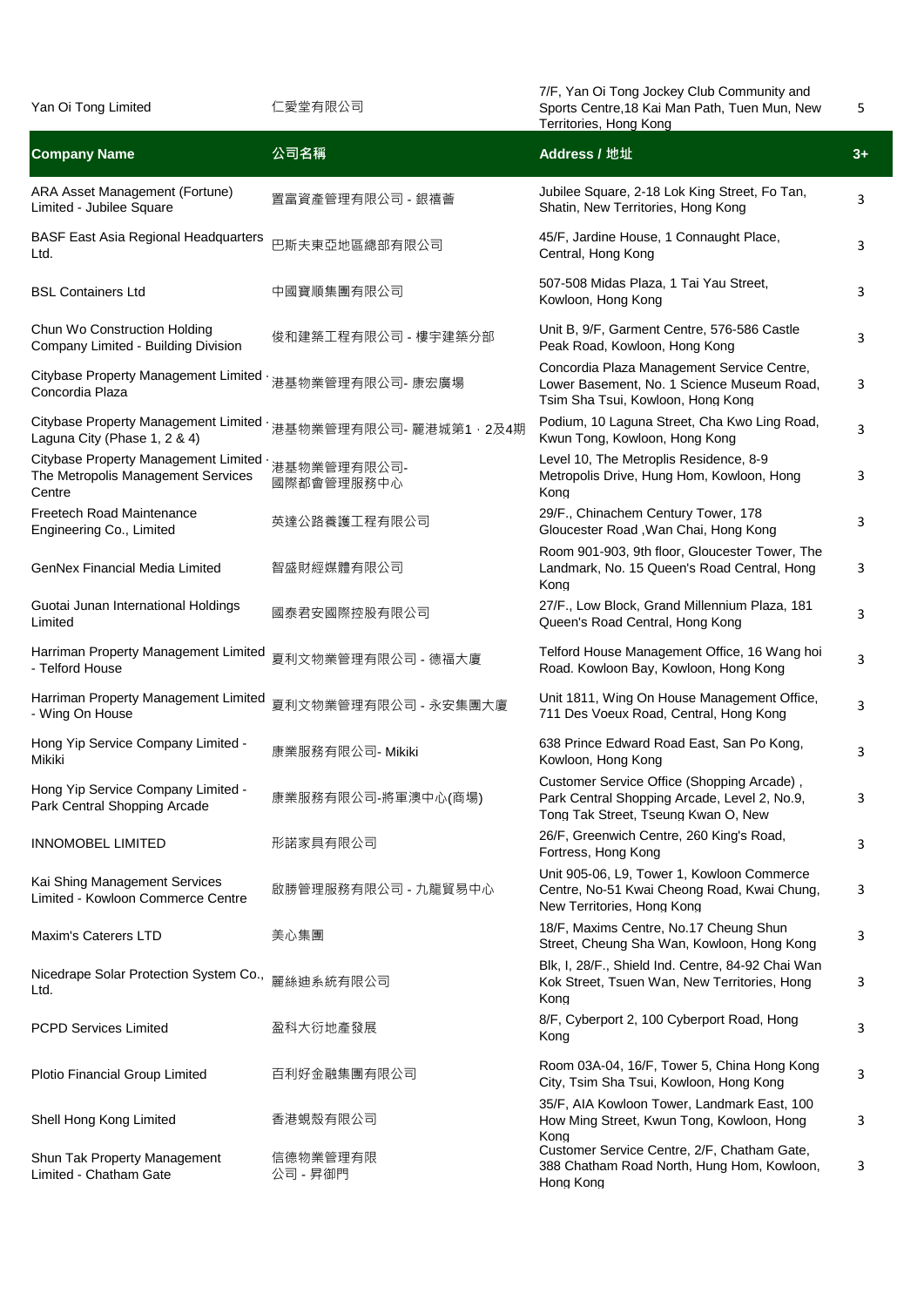| Shun Tak Property Management<br>Limited - liberté                                                                  | 信德物業管理有限公司 - 昇悅居                 | No. 833 Lai Chi Kok Road, Kowloon, Hong Kong                                                                                | 3            |
|--------------------------------------------------------------------------------------------------------------------|----------------------------------|-----------------------------------------------------------------------------------------------------------------------------|--------------|
| Supreme Management Services Limited<br>- Twelve Peaks                                                              | 超卓管理服務有限公司 - Twelve Peaks        | Twelve Peaks Management Services Office,<br>No.12 Mount Kellett Road, The Peak, Hong Kong                                   | 3            |
| SWDG Development Company Limited 衍盛發展集團有限公司                                                                        |                                  | Unit D & E, 17/F, Ford Glory Plaza, No. 37-39<br>Wing Hong Street, Lai Chi Kok, Kowloon, Hong<br>Kona                       | 3            |
| Tradelink Electronic Commerce Limited 貿易通電子貿易有限公司                                                                  |                                  | 11/F & 12/F, Tower B, Regent Centre, 63 Wo Yi<br>Hop Road, Kwai Chung, New Territories, Hong<br>Kong                        | 3            |
| Tsui Wah Holdings Limited                                                                                          | 翠華控股有限公司                         | Room 1606-1608, 16/F, Riley House, 88 Lei Muk<br>Road, Kwai Chung, New Territories, Hong Kong                               | 3            |
| Up Way China Bullion Limited                                                                                       | 金榮中國金融業有限公司                      | Suite 2701, 27/F, Tower 2, Nina Tower, 8 Yeung<br>Uk Road, Tsuen Wan, New Territories, Hong<br>Kong                         | 3            |
| <b>Company Name</b>                                                                                                | 公司名稱                             | Address / 地址                                                                                                                | $1+$         |
| <b>Allied Environmental Consultants</b><br>Limited                                                                 | 沛然環境評估工程顧問有限公司                   | 19/F, Kwan Chart Tower, 6 Tonnochy Road,<br>Wan Chai, Hong Kong                                                             | 1            |
| ARA Asset Management (Fortune)<br>Limited - Metro Town                                                             | 置富資產管理有限公司 - 都會駅                 | Metro Town Shopping Mall, 8 King Ling Road,<br>Tseung Kwan O, New Territories, Hong Kong                                    | $\mathbf{1}$ |
| Chun Wo Construction & Engineering<br>Co. Ltd. - Construction of Public<br>Housing Development at Hiu Ming         | 俊和建築工程有限公司 -<br>曉明街公營房屋發展計劃的建築工程 | 1/F, Hecny Cargo Building, 111, Wai Yip Street,<br>Kwun Tong, Kowloon, Hong Kong                                            | 1            |
| Chun Wo Construction & Engineering<br>Co. Ltd. - Construction of Public Rental<br>Housing Redevelopment at Pak Tin | 俊和建築工程有限公司 -<br>白田邨第十一期公共房屋重建項目  | Construction site of Public Rental Housing<br>Redevelopment at Pak Tin Easte, Phase 11,<br>Shek Kip Mei, Kowloon, Hong Kong | 1            |
| Citibank N.A.                                                                                                      | 花旗銀行                             | 15/F, Citi Realty Services, Citi Tower, One Bay<br>East, 83 Hoi Bun Road, Kwun Tong, Kowloon,<br>Hong Kong                  | 1            |
| EFT Payments (Asia) Limited                                                                                        | 易付達(亞洲)有限公司                      | Workshop B3, 8/F, Yip Fung Industrial Building,<br>Kwai Chung, New Territories, Hong Kong                                   | 1            |
| <b>EFT Solutions Limited</b>                                                                                       | 俊盟國際有限公司                         | Workshop B1, 11/F, Yip Fung Industrial Building,<br>Kwai Chung, New Territories, Hong Kong                                  | 1            |
| First Pacific Company Limited                                                                                      | 第一太平洋有限公司                        | 24/F, Two Exchange Square, 8 Connaught<br>Place, Central, Hong Kong                                                         | 1            |
| <b>FSE Holdings Limited</b>                                                                                        | 豐盛創建控股有限公司                       | 16/F, Chevalier Commercial Centre, Kowloon<br>Bay, Kowloon, Hong Kong                                                       | 1            |
| Harriman Property Management Limited<br>- Capri                                                                    | 夏利文物業管理有限公司 - Capri              | CAPRI, 33 Tong Yin Street, Tseung Kwan O,<br>New Territories, Hong Kong                                                     | 1            |
| Harriman Property Management Limited<br>- Island Residence                                                         | 夏利文物業管理有限公司 - Island Residence   | Island Residence, No. 163 Shau Kei Wan Road,<br>Shau Kei Wan, Hong Kong                                                     | 1            |
| Harriman Property Management Limited<br>- Kensington Hill                                                          | 夏利文物業管理有限公司 - Kensington Hill    | 98 High Street, Sai Ying Pun, Hong Kong                                                                                     | 1            |
| Harriman Property Management Limited<br>- Lexington Hill                                                           | 夏利文物業管理有限公司 - Lexington Hill     | UG Lobby, Lexington Hill, No. 11 Rock Hill<br>Street, Kennedy Town, Hong Kong                                               | 1            |
| Harriman Property Management Limited<br>- The Babington                                                            | 夏利文物業管理有限公司 - The Babington      | 6D-6E Babington Path, Mid- Levels, Hong Kong                                                                                | 1            |
| Hung Fook Tong Group Holdings<br>Limited                                                                           | 鴻福堂集團控股有限公司                      | 11 Dai King Street, Tai Po Industrial Estate, Tai<br>Po, New Territories, Hong Kong                                         | 1            |
| InterContinental Hong Kong                                                                                         | 香港洲際酒店                           | 18 Salisbury Road, Tsim Sha Tsui, Kowloon,<br>Hong Kong                                                                     | 1            |
| <b>ISP Interiors Limited</b>                                                                                       | 昇柏室内裝飾有限公司                       | 7/F, 8/F and 11/F, Linkchart Centre, 2 Tai Yip<br>Street, Kwun Tong, Kowloon, Hong Kong                                     | 1            |